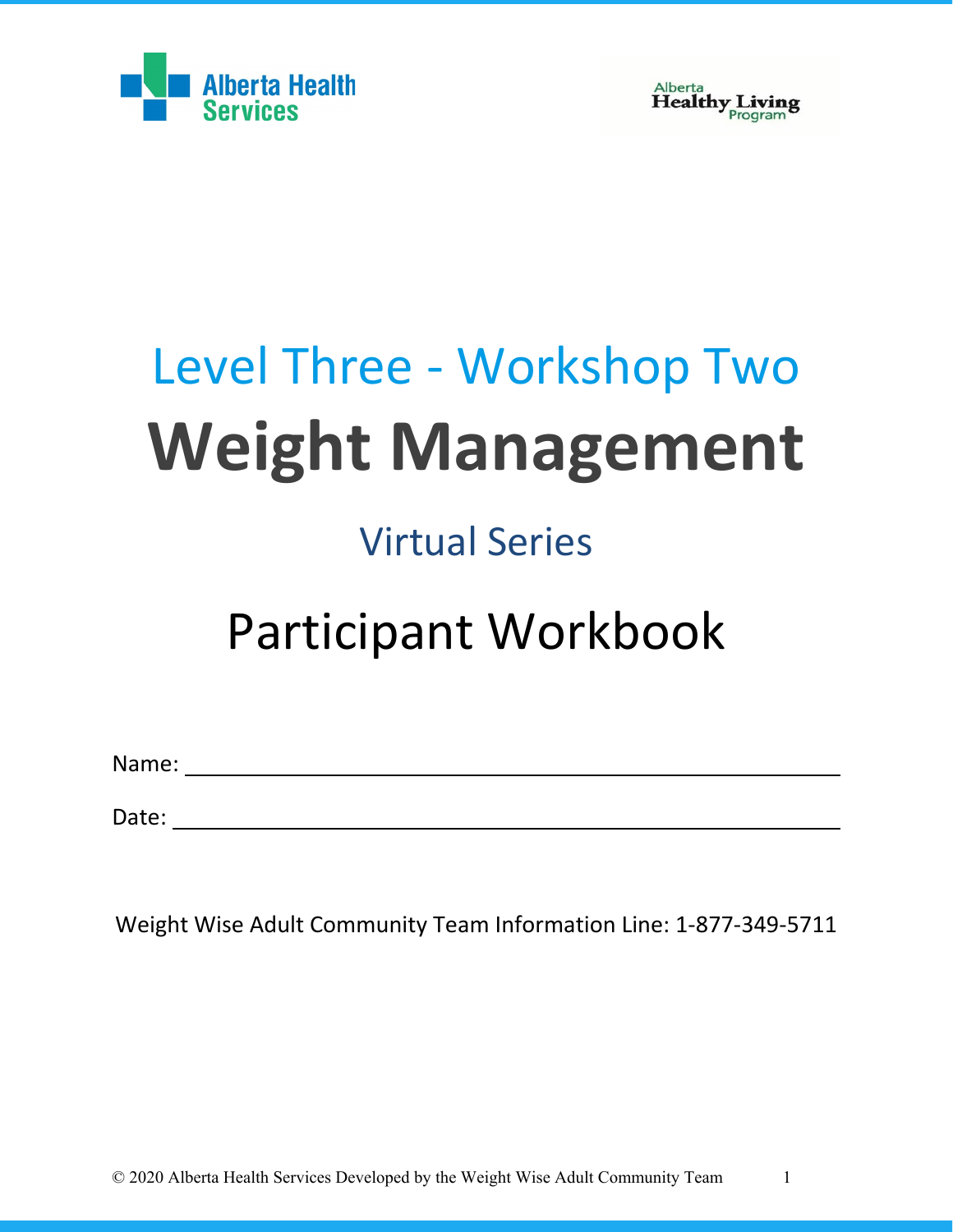





Activity: Challenges you experienced completing last week's SMART

\_\_\_\_\_\_\_\_\_\_\_\_\_\_\_\_\_\_\_\_\_\_\_\_\_\_\_\_\_\_\_\_\_\_\_\_\_\_\_\_\_\_\_\_\_\_\_\_\_\_\_\_

\_\_\_\_\_\_\_\_\_\_\_\_\_\_\_\_\_\_\_\_\_\_\_\_\_\_\_\_\_\_\_\_\_\_\_\_\_\_\_\_\_\_\_\_\_\_\_\_\_\_\_\_

\_\_\_\_\_\_\_\_\_\_\_\_\_\_\_\_\_\_\_\_\_\_\_\_\_\_\_\_\_\_\_\_\_\_\_\_\_\_\_\_\_\_\_\_\_\_\_\_\_\_\_\_

\_\_\_\_\_\_\_\_\_\_\_\_\_\_\_\_\_\_\_\_\_\_\_\_\_\_\_\_\_\_\_\_\_\_\_\_\_\_\_\_\_\_\_\_\_\_\_\_\_\_\_\_

\_\_\_\_\_\_\_\_\_\_\_\_\_\_\_\_\_\_\_\_\_\_\_\_\_\_\_\_\_\_\_\_\_\_\_\_\_\_\_\_\_\_\_\_\_\_\_\_\_\_\_\_

\_\_\_\_\_\_\_\_\_\_\_\_\_\_\_\_\_\_\_\_\_\_\_\_\_\_\_\_\_\_\_\_\_\_\_\_\_\_\_\_\_\_\_\_\_\_\_\_\_\_\_\_

goals:

How you tried to overcome the challenges:

#### Today's Topics: Maintaining the Change & Moving Forward

- Managing Health
- Sleep
- Clear Communication
- Cravings
- Medications
- Challenges to overcome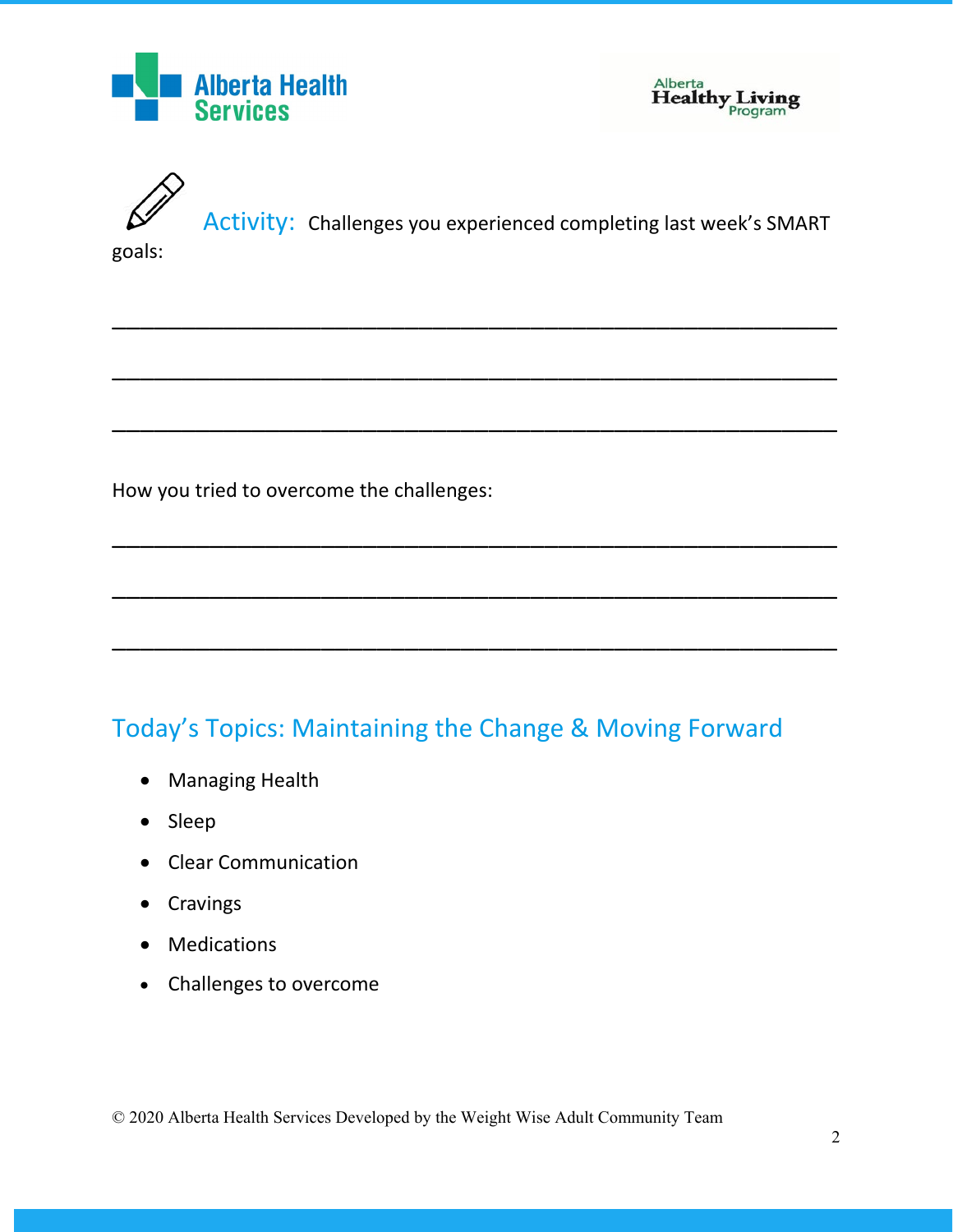## **Alberta Health**



#### Managing Health

Physical or mental health challenges can affect our sleep, energy, pain, stress levels and our ability to be physically active. Each of these will affect how we feel and are able to function day to day. This in turn, affects our ability to achieve or maintain healthy change.

Some examples of common health conditions are listed below.

Activity: Check the ones that might affect you:

- Chronic pain (e.g. Chronic Fatigue Syndrome, Fibromyalgia, Arthritis, Injuries)
- $\Box$  Thyroid conditions
- □ Anxiety
- $\square$  Sleep disturbance or sleep apnea
- D Depression
- $\square$  Diabetes (high/low blood sugars)
- $\Box$  Heart condition
- $\square$  Breathing difficulties (e.g. Chronic obstructive pulmonary disease, Asthma, or Emphysema

\_\_\_\_\_\_\_\_\_\_\_\_\_\_\_\_\_\_\_\_\_\_\_\_\_\_\_\_\_\_\_\_\_\_\_\_\_\_\_\_\_\_\_\_\_\_\_\_\_\_\_\_

\_\_\_\_\_\_\_\_\_\_\_\_\_\_\_\_\_\_\_\_\_\_\_\_\_\_\_\_\_\_\_\_\_\_\_\_\_\_\_\_\_\_\_\_\_\_\_\_\_\_\_\_

\_\_\_\_\_\_\_\_\_\_\_\_\_\_\_\_\_\_\_\_\_\_\_\_\_\_\_\_\_\_\_\_\_\_\_\_\_\_\_\_\_\_\_\_\_\_\_\_\_\_\_\_

- $\Box$  Injury causing reductions in mobility
- $\square$  Obesity
- $\Box$  ADHD (attention deficit hyperactivity disorder)
- Other \_\_\_\_\_\_\_\_\_\_\_\_\_\_\_\_

How do my health conditions influence my eating? (Describe)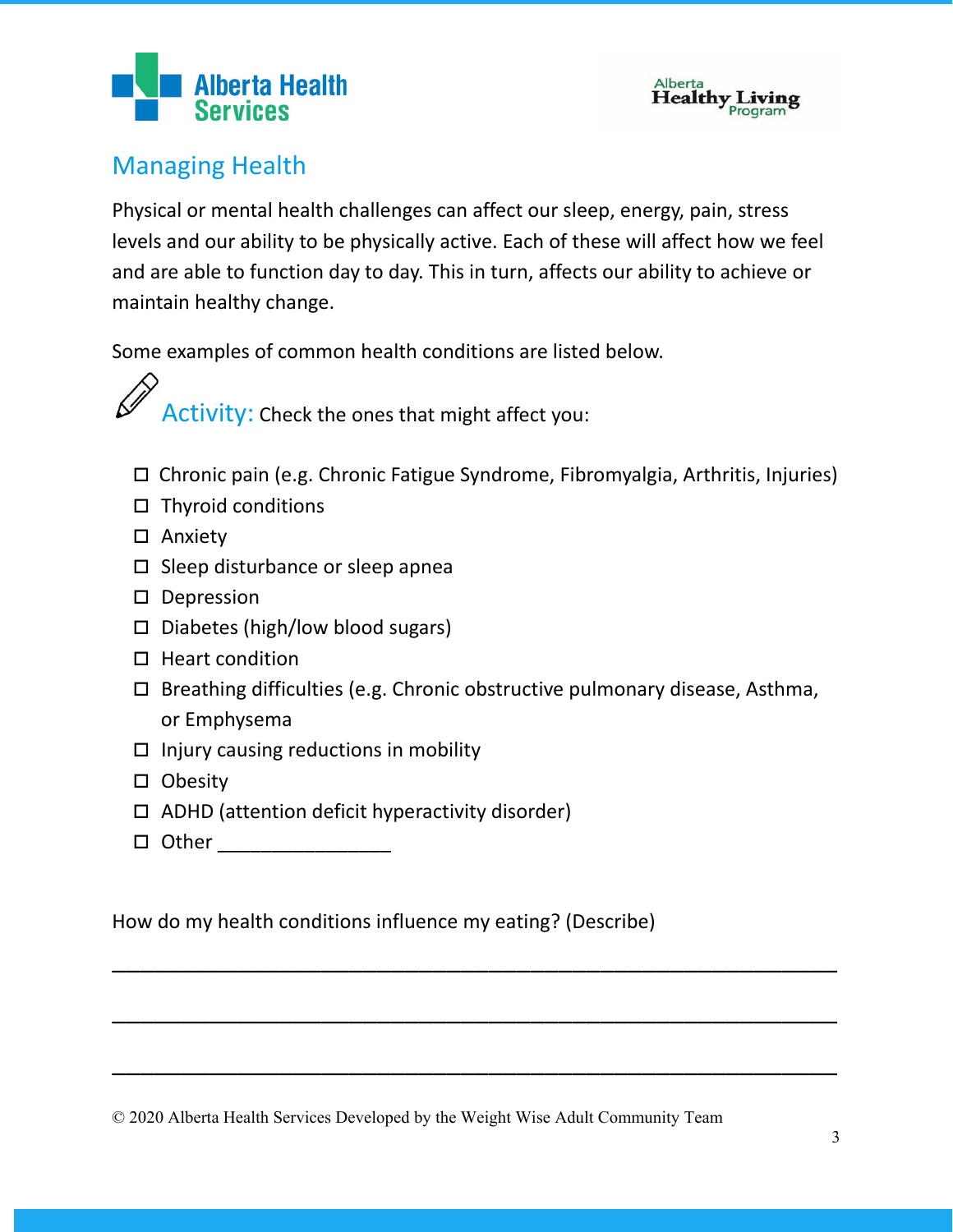



#### Do you have significant challenges with symptoms such as:

- $\square$  Fatigue
- $\square$  Significant or rapid weight gain
- $\square$  Significant challenges keeping a healthy eating pattern
- $\Box$  Eating primarily "comfort foods" to manage feelings or cheer yourself up
- $\Box$  Being highly distracted, or eating without really noticing
- $\Box$  Eating much more than you intended to, until you feel discomfort or pain
- $\Box$  Real difficulty motivating yourself

#### **If so, then you may need to speak to your doctor.**

**Stress:** When we are stressed, we can revert to thinking with our "caveman" brain. At these times, it is harder to think clearly, problem solve well, and stay on our healthy path. AHS offers a Minding Stress workshop to assist you in identifying and successfully managing your stress. The program calendar, or your instructor can offer more information.

**Food Addiction:** There is little scientific evidence to show that sugar is an addictive substance for people. Some studies do suggest that when we restrict access to sugar, our desire for it increases. If people severely restrict their intake of certain foods when dieting, the urge to eat those foods can become much stronger. Using strategies such as mindfulness, mindful eating, a non-restrictive diet, and strategies to manage thoughts and emotions can make the desire for those foods become less intense.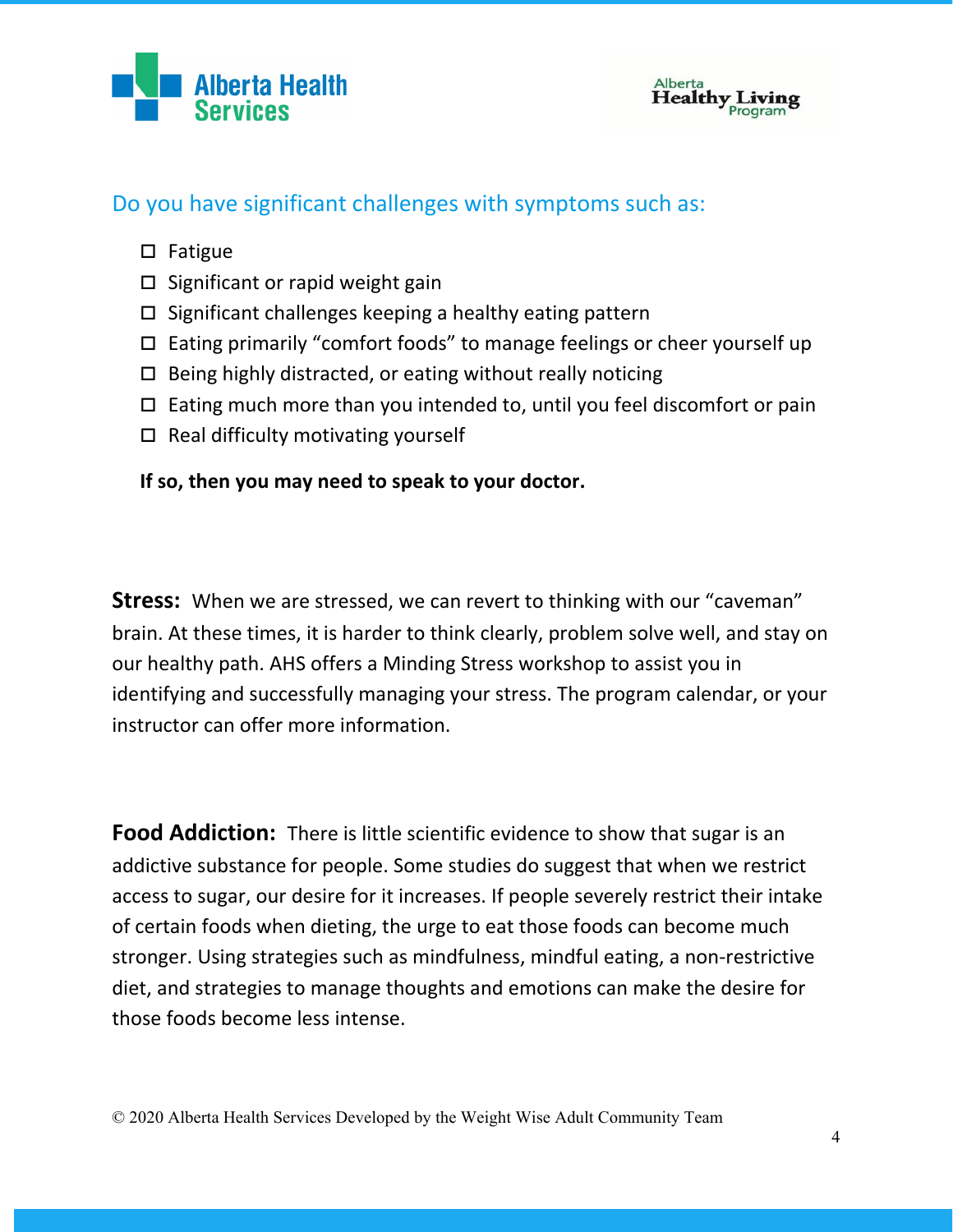



How do my health conditions influence my nutrition and activity?

\_\_\_\_\_\_\_\_\_\_\_\_\_\_\_\_\_\_\_\_\_\_\_\_\_\_\_\_\_\_\_\_\_\_\_\_\_\_\_\_\_\_\_\_\_\_\_\_\_\_\_\_

\_\_\_\_\_\_\_\_\_\_\_\_\_\_\_\_\_\_\_\_\_\_\_\_\_\_\_\_\_\_\_\_\_\_\_\_\_\_\_\_\_\_\_\_\_\_\_\_\_\_\_\_

\_\_\_\_\_\_\_\_\_\_\_\_\_\_\_\_\_\_\_\_\_\_\_\_\_\_\_\_\_\_\_\_\_\_\_\_\_\_\_\_\_\_\_\_\_\_\_\_\_\_\_

\_\_\_\_\_\_\_\_\_\_\_\_\_\_\_\_\_\_\_\_\_\_\_\_\_\_\_\_\_\_\_\_\_\_\_\_\_\_\_\_\_\_\_\_\_\_\_\_\_\_\_\_

\_\_\_\_\_\_\_\_\_\_\_\_\_\_\_\_\_\_\_\_\_\_\_\_\_\_\_\_\_\_\_\_\_\_\_\_\_\_\_\_\_\_\_\_\_\_\_\_\_\_\_\_

\_\_\_\_\_\_\_\_\_\_\_\_\_\_\_\_\_\_\_\_\_\_\_\_\_\_\_\_\_\_\_\_\_\_\_\_\_\_\_\_\_\_\_\_\_\_\_\_\_\_\_\_

Some things I can do to better manage them:

#### Good Sleep Practices: What helps you sleep better?

- Activity: (Check any/all that you find helpful and add your own.)
- $\Box$  Wake up at the same time every day
- $\Box$  Have a nap if necessary. Nap before 3 pm, for no more than 20 minutes
- $\Box$  Create a quiet, cool, and dark bedroom
- $\Box$  Make time for relaxation
- $\Box$  Schedule "thinking" time early in the day
- $\Box$  Avoid caffeine, nicotine, alcohol, and large meals in the evening
- $\Box$  Be aware of when, how much, and what kind of exercise you do in the evenings, and its' impact on your sleep
- © 2020 Alberta Health Services Developed by the Weight Wise Adult Community Team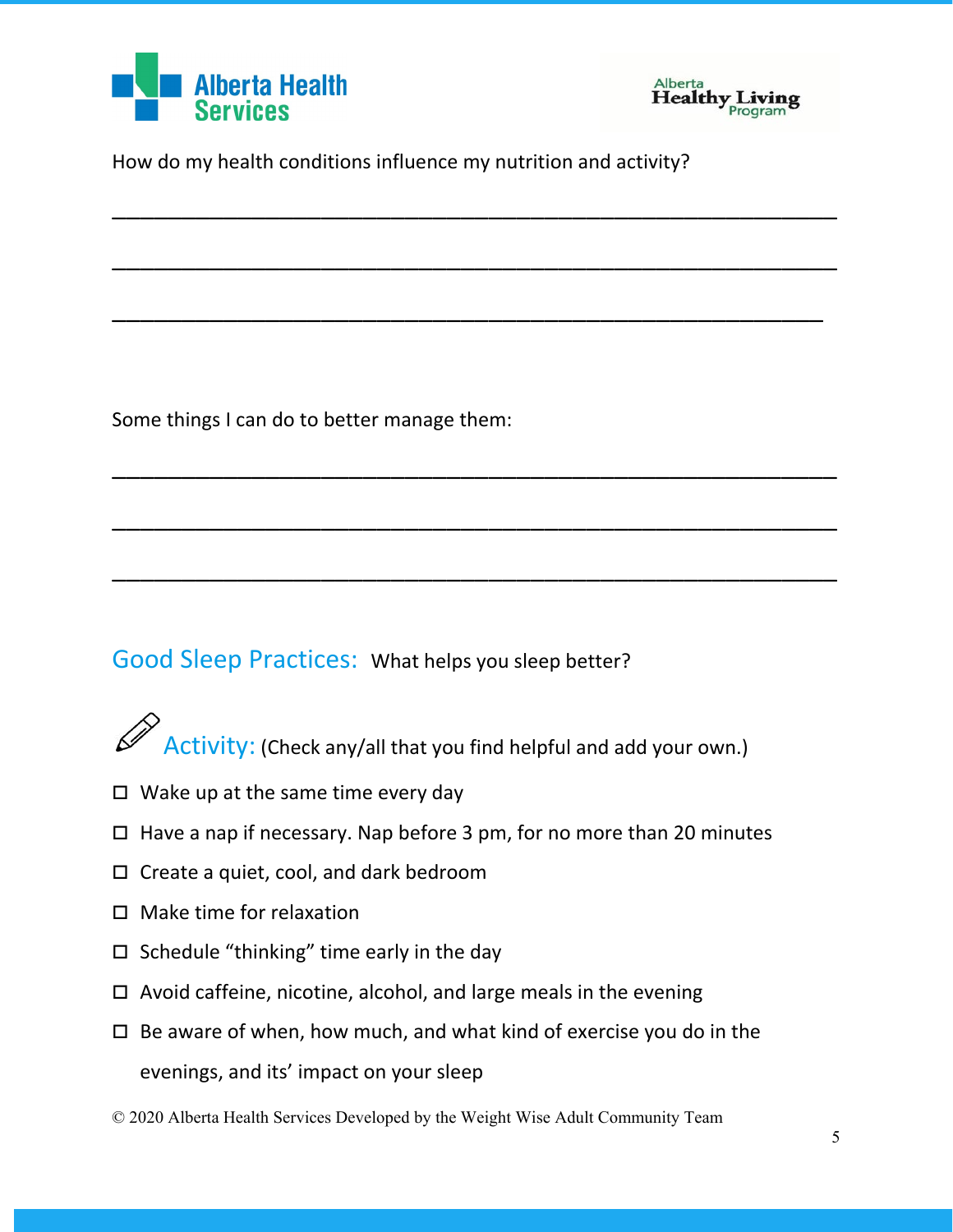



 $\Box$  Avoid exposure to light from electronics at least 60 minutes before bedtime.

| $\Box$ Go to bed when you feel sleepy |
|---------------------------------------|
|---------------------------------------|

- Other\_\_\_\_\_\_\_\_\_\_\_\_\_\_\_\_\_\_\_\_\_\_\_\_\_\_\_\_\_\_\_\_\_
- Other\_\_\_\_\_\_\_\_\_\_\_\_\_\_\_\_\_\_\_\_\_\_\_\_\_\_\_\_\_\_\_\_\_
- Other\_\_\_\_\_\_\_\_\_\_\_\_\_\_\_\_\_\_\_\_\_\_\_\_\_\_\_\_\_\_\_\_\_

| <b>Degree of</b><br>influence:        |  |  | <b>Up to</b><br>100% |
|---------------------------------------|--|--|----------------------|
| My choices<br>& my behaviour          |  |  |                      |
| My thoughts &<br>feelings             |  |  |                      |
| Other people's<br>behaviour           |  |  |                      |
| Other people's<br>thoughts & feelings |  |  |                      |

#### Clear Communication

List some situations with others, that are common eating triggers for you:

\_\_\_\_\_\_\_\_\_\_\_\_\_\_\_\_\_\_\_\_\_\_\_\_\_\_\_\_\_\_\_\_\_\_\_\_\_\_\_\_\_\_\_\_\_\_\_\_\_\_\_\_

\_\_\_\_\_\_\_\_\_\_\_\_\_\_\_\_\_\_\_\_\_\_\_\_\_\_\_\_\_\_\_\_\_\_\_\_\_\_\_\_\_\_\_\_\_\_\_\_\_\_\_\_

\_\_\_\_\_\_\_\_\_\_\_\_\_\_\_\_\_\_\_\_\_\_\_\_\_\_\_\_\_\_\_\_\_\_\_\_\_\_\_\_\_\_\_\_\_\_\_\_\_\_\_\_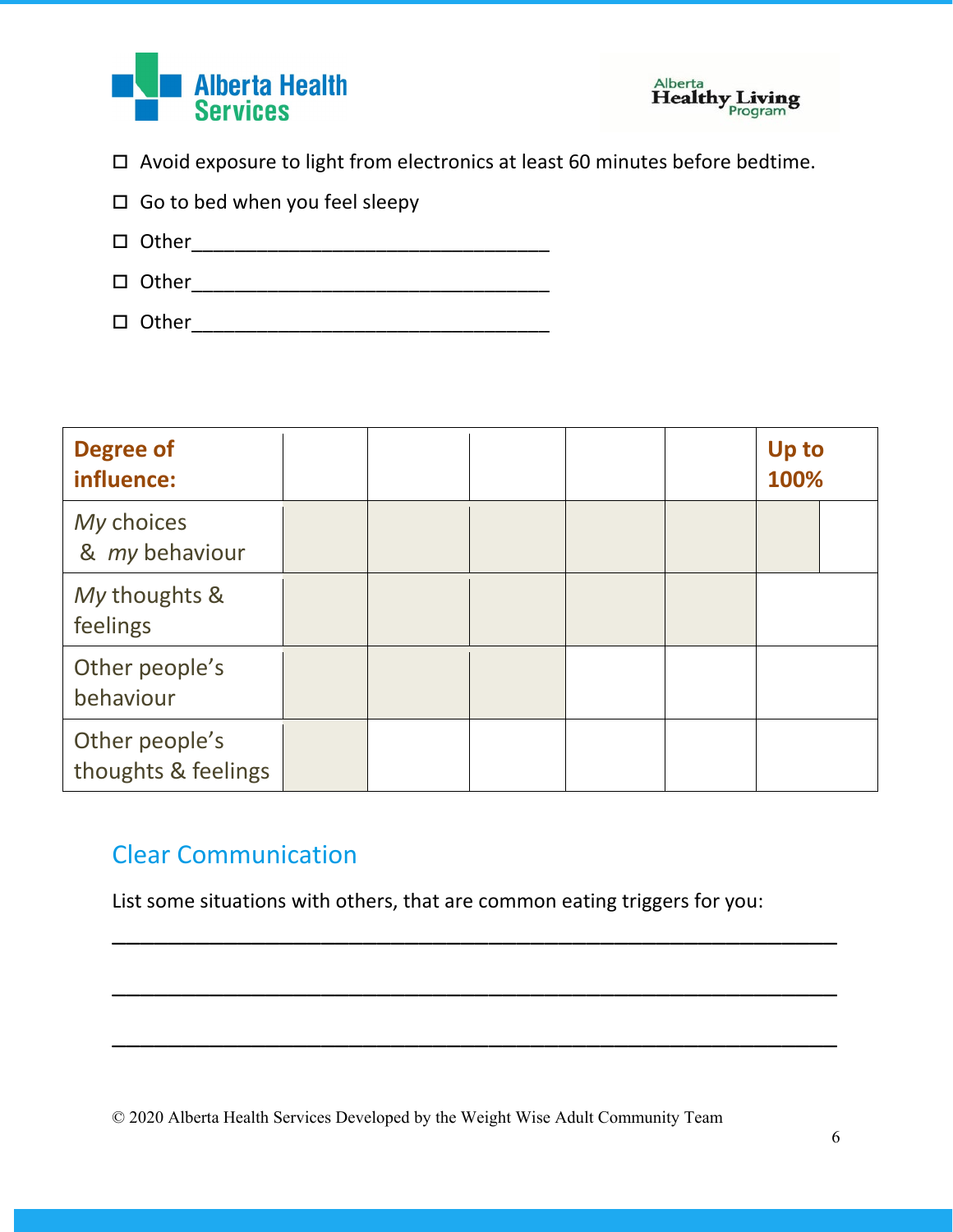



#### Use **DESC** Communication Strategy

- 1. **D**escribe the situation
	- Focus on a specific behaviour you wish to change, and calmly state what you see to be the problem. Do not make generalizations ( for example: you are *always* eating junk food in front of me) or try to change more than one behaviour at a time.
- 2. **E**xpress your feelings
	- Focus on how the situation affects you how you feel. No-one can argue this - you are just stating how *you* feel. The other person may not agree that you should feel that way. The fact is, you do.
- 3. **S**pecify what you want
	- Do not dwell on what the other person *did* just say what you would like to be different.
- 4. **C**onsequences
	- State what the positive outcome will be for yourself, and the other person. There is no need to justify or defend your request or your point of view.

#### Practice: For example:

**D**- When you…, when this happens, ….\_\_\_\_\_\_\_\_\_\_\_\_\_\_\_\_\_\_\_\_\_\_\_\_\_\_\_\_\_\_\_\_\_

**E**- I feel….\_\_\_\_\_\_\_\_\_\_\_\_\_\_\_\_\_\_\_\_\_\_\_\_\_\_\_\_\_\_\_\_\_\_\_\_\_\_\_\_\_\_\_\_\_\_\_\_\_\_\_\_\_\_\_\_\_

- **S** I would like…\_\_\_\_\_\_\_\_\_\_\_\_\_\_\_\_\_\_\_\_\_\_\_\_\_\_\_\_\_\_\_\_\_\_\_\_\_\_\_\_\_\_\_\_\_\_\_\_\_\_\_\_
- **C** So that we….\_\_\_\_\_\_\_\_\_\_\_\_\_\_\_\_\_\_\_\_\_\_\_\_\_\_\_\_\_\_\_\_\_\_\_\_\_\_\_\_\_\_\_\_\_\_\_\_\_\_\_\_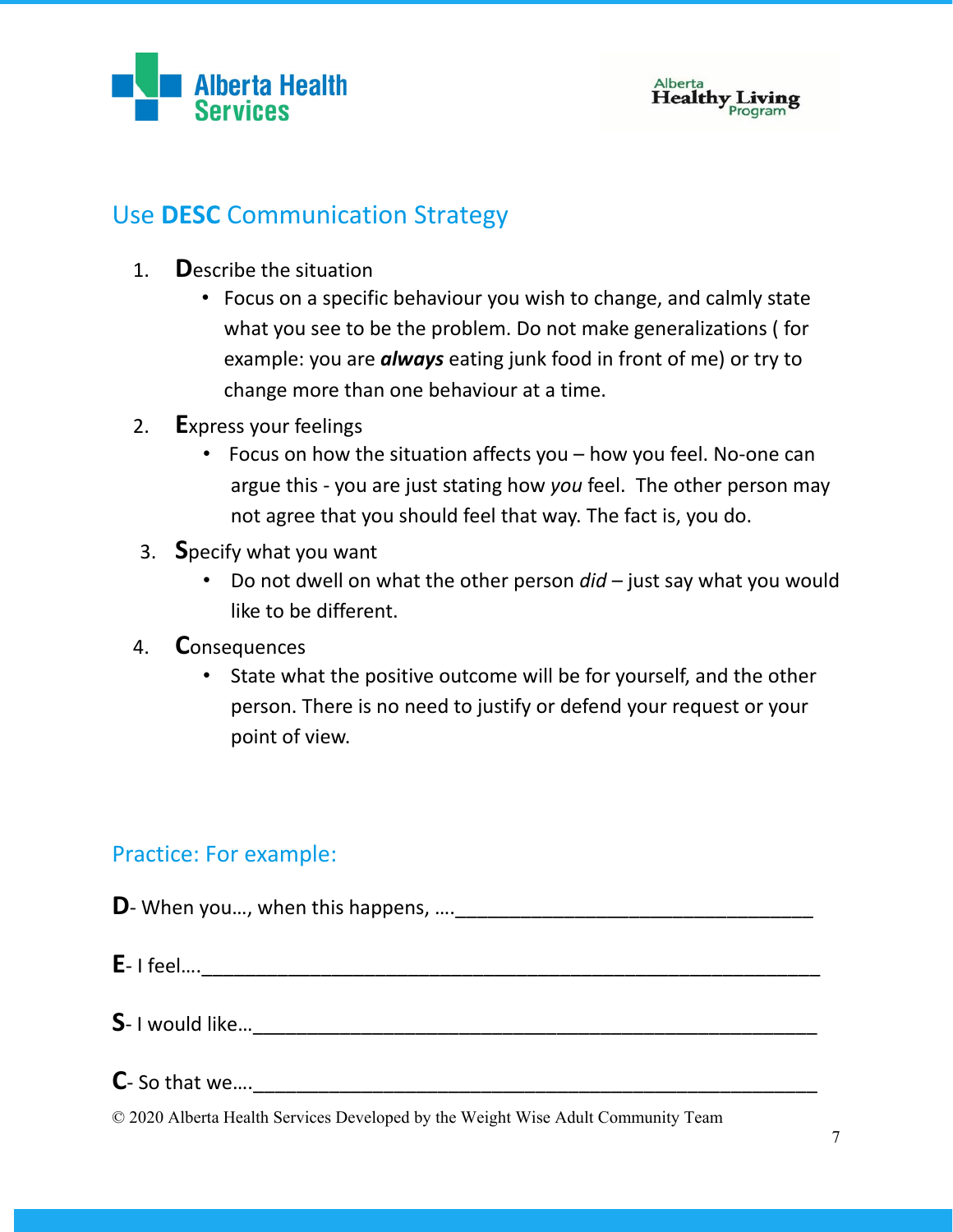



#### Being Connected

Think about whether or not you have the balanced, supportive lifestyle you need. Is there a void that you are using food to fill? *Yes/no (circle one)*

\_\_\_\_\_\_\_\_\_\_\_\_\_\_\_\_\_\_\_\_\_\_\_\_\_\_\_\_\_\_\_\_\_\_\_\_\_\_\_\_\_\_\_\_\_\_\_\_

\_\_\_\_\_\_\_\_\_\_\_\_\_\_\_\_\_\_\_\_\_\_\_\_\_\_\_\_\_\_\_\_\_\_\_\_\_\_\_\_\_\_\_\_\_\_\_\_

\_\_\_\_\_\_\_\_\_\_\_\_\_\_\_\_\_\_\_\_\_\_\_\_\_\_\_\_\_\_\_\_\_\_\_\_\_\_\_\_\_\_\_\_\_\_\_\_

• the void that would instead lead you TOWARDS your valued path?

• How can you persuade yourself to reach out to others for support, more often?

\_\_\_\_\_\_\_\_\_\_\_\_\_\_\_\_\_\_\_\_\_\_\_\_\_\_\_\_\_\_\_\_\_\_\_\_\_\_\_\_\_\_\_\_\_\_\_\_

\_\_\_\_\_\_\_\_\_\_\_\_\_\_\_\_\_\_\_\_\_\_\_\_\_\_\_\_\_\_\_\_\_\_\_\_\_\_\_\_\_\_\_\_\_\_\_\_

\_\_\_\_\_\_\_\_\_\_\_\_\_\_\_\_\_\_\_\_\_\_\_\_\_\_\_\_\_\_\_\_\_\_\_\_\_\_\_\_\_\_\_\_\_\_\_\_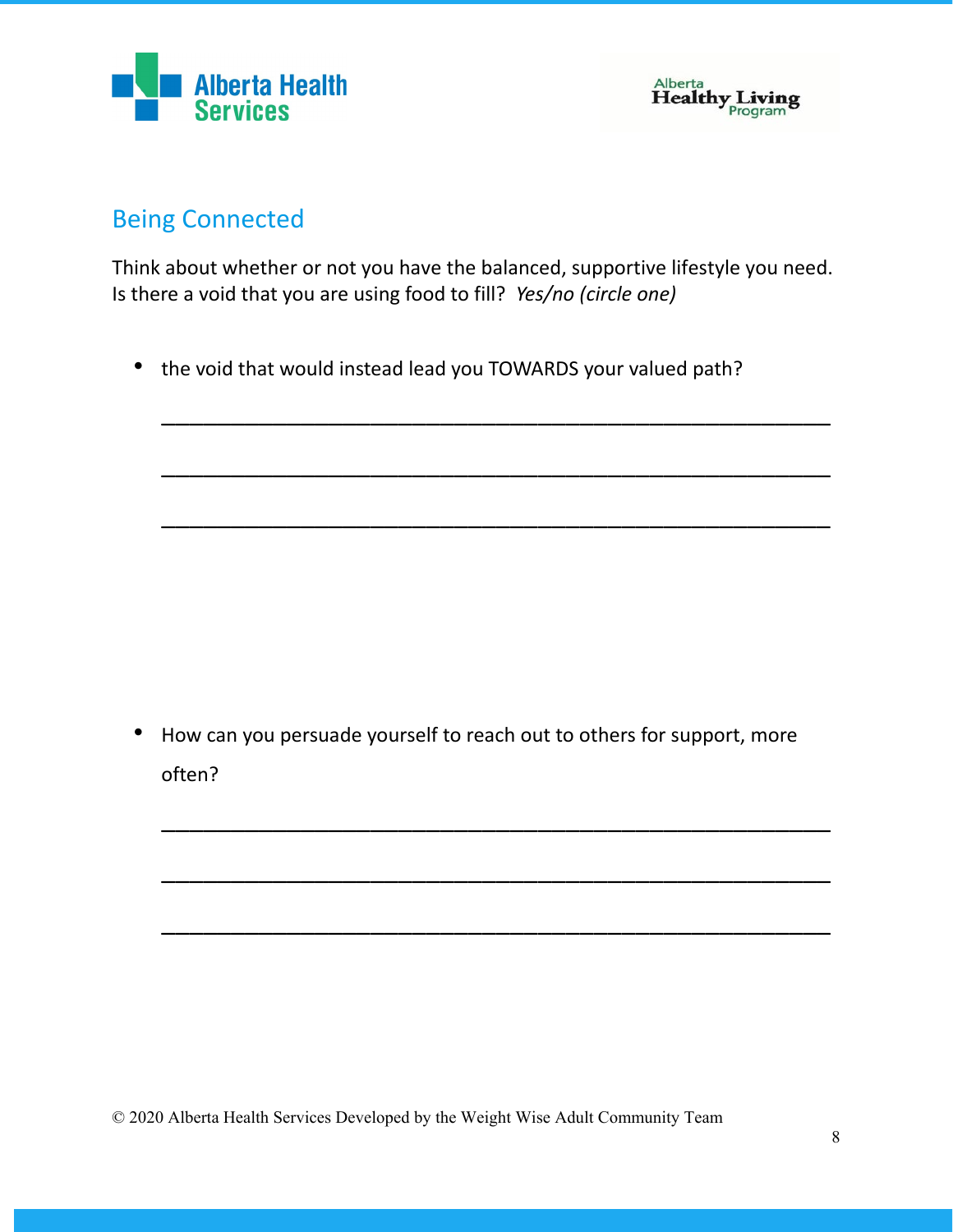





#### Steps to Riding the Crave Wave:

- 1. Give yourself permission to eat what you are craving **BUT** before you eat it, wait for a certain period of time.
- 2. Set a timer for the amount of time you chose (this could be, for example, between 2 and 10 minutes).
- 3. Choose a method to help you ride the wave
	- A *distraction technique* such as
	- Practice being *uncomfortable with discomfort*. This strategy was introduced in level 2 (see workbook 2.3 page 11). It includes noticing and naming the sensation, breathing into the sensation, practicing mindfulness and deep breathing.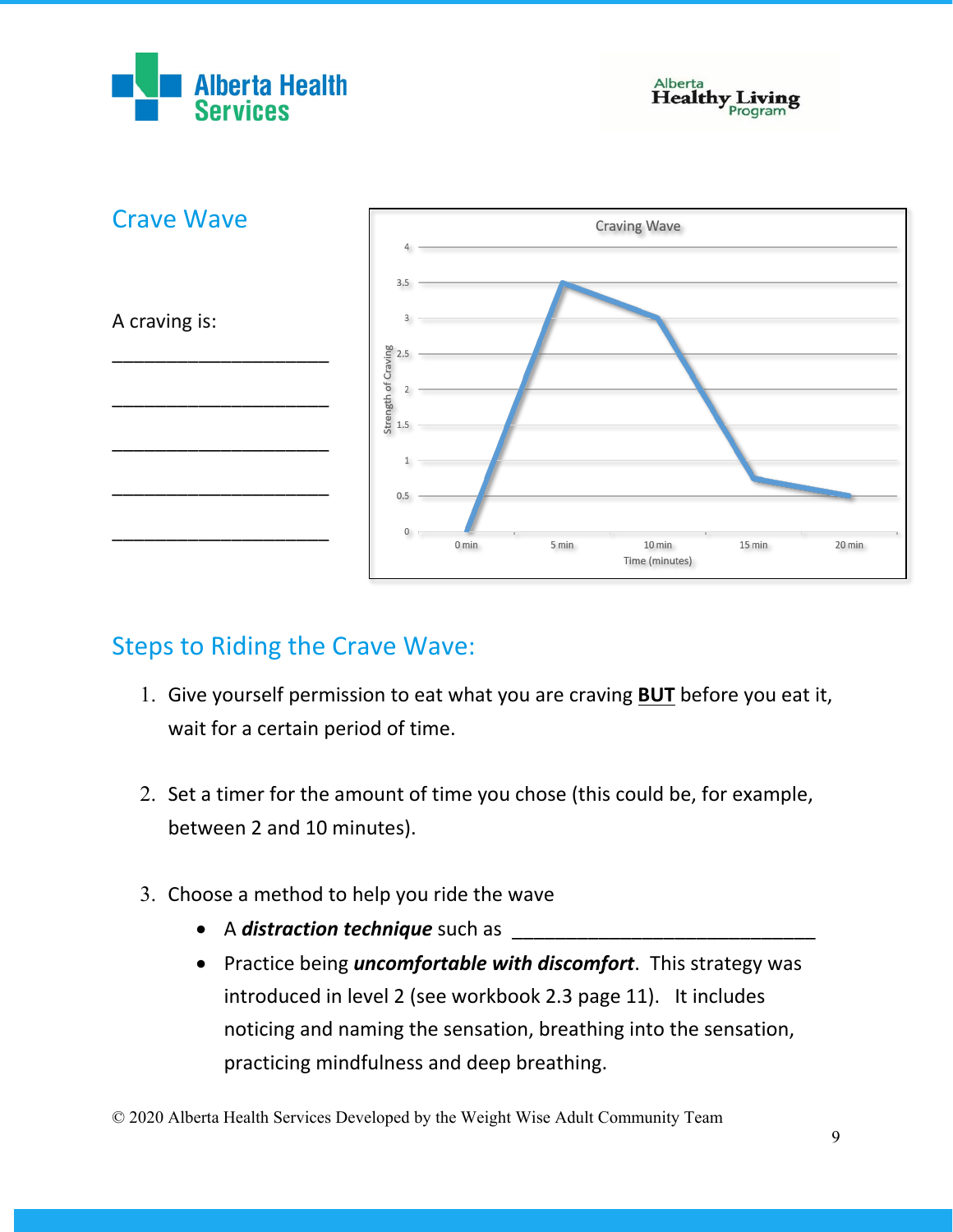



- 4. Watch as the craving rises and eventually falls. When the timer rings, see if you can wait a little longer. If you cannot, mindfully eat what you are craving.
- 5. While practicing this skill, consider your values and "**What Matters to You**".

#### **Medications**

Obesity medication can help you in your obesity management journey when health behaviour changes alone have not been effective or sustainable.

Weight loss medications are only effective if taken on an ongoing basis; if you stop taking the medication, the weight comes back.

Medications are approved for people with a BMI over 30 or BMI of 27 with a weight-related medical condition.

Weight loss medications may not be covered by your health plan and can be expensive.

#### **Liraglutide (Saxenda)**

- Makes you feel less hungry and more satisfied when you eat
- Is a once-daily, self-injectable medication
- The most common side effect is nausea
- Can be expensive, may not be covered by insurance

#### **Naltrexone/Bupropion (Contrave)**

- Oral pill taken 2 times per day
- Believed to work on 2 areas of the brain to reduce hunger and help control cravings
- Common side effects include nausea, constipation, diarrhea, headache, dizziness, trouble sleeping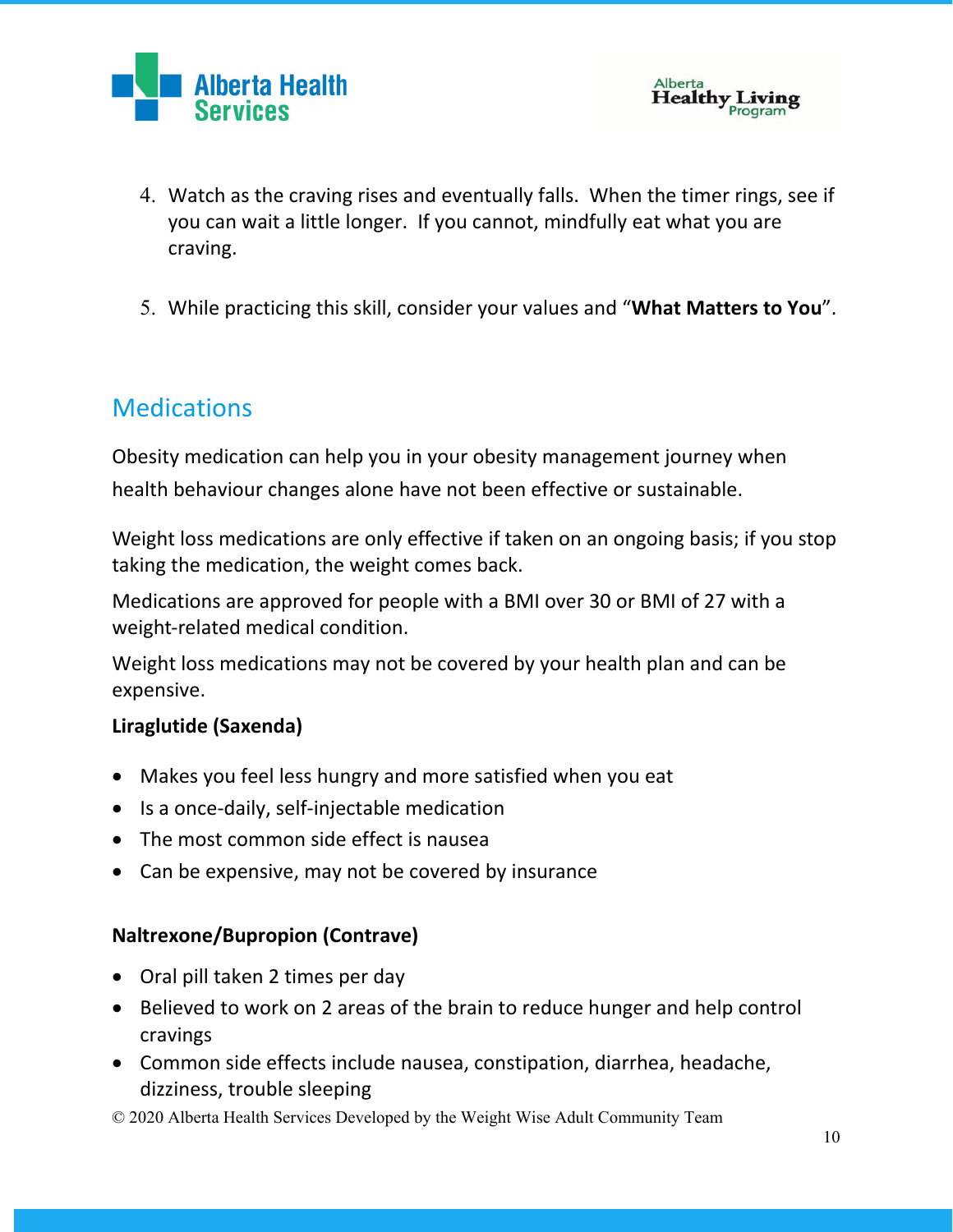



#### **Orlistat (Xenical)**

- Works by blocking 30% of fat contained in a meal from being absorbed
- Taken 3 times a day before meals
- Has side effects such as bloating and urgent diarrhea which are problematic if too much fat is eaten

\_\_\_\_\_\_\_\_\_\_\_\_\_\_\_\_\_\_\_\_\_\_\_\_\_\_\_\_\_\_\_\_\_\_\_\_\_\_\_\_\_\_\_\_\_\_\_\_\_\_\_\_

\_\_\_\_\_\_\_\_\_\_\_\_\_\_\_\_\_\_\_\_\_\_\_\_\_\_\_\_\_\_\_\_\_\_\_\_\_\_\_\_\_\_\_\_\_\_\_\_\_\_\_\_

\_\_\_\_\_\_\_\_\_\_\_\_\_\_\_\_\_\_\_\_\_\_\_\_\_\_\_\_\_\_\_\_\_\_\_\_\_\_\_\_\_\_\_\_\_\_\_\_\_\_\_\_

\_\_\_\_\_\_\_\_\_\_\_\_\_\_\_\_\_\_\_\_\_\_\_\_\_\_\_\_\_\_\_\_\_\_\_\_\_\_\_\_\_\_\_\_\_\_\_\_\_\_\_\_

\_\_\_\_\_\_\_\_\_\_\_\_\_\_\_\_\_\_\_\_\_\_\_\_\_\_\_\_\_\_\_\_\_\_\_\_\_\_\_\_\_\_\_\_\_\_\_\_\_\_\_\_

\_\_\_\_\_\_\_\_\_\_\_\_\_\_\_\_\_\_\_\_\_\_\_\_\_\_\_\_\_\_\_\_\_\_\_\_\_\_\_\_\_\_\_\_\_\_\_\_\_\_\_\_

\_\_\_\_\_\_\_\_\_\_\_\_\_\_\_\_\_\_\_\_\_\_\_\_\_\_\_\_\_\_\_\_\_\_\_\_\_\_\_\_\_\_\_\_\_\_\_\_\_\_\_\_

\_\_\_\_\_\_\_\_\_\_\_\_\_\_\_\_\_\_\_\_\_\_\_\_\_\_\_\_\_\_\_\_\_\_\_\_\_\_\_\_\_\_\_\_\_\_\_\_\_\_\_\_

#### Skills I have adopted:

What gets in the way of my progress: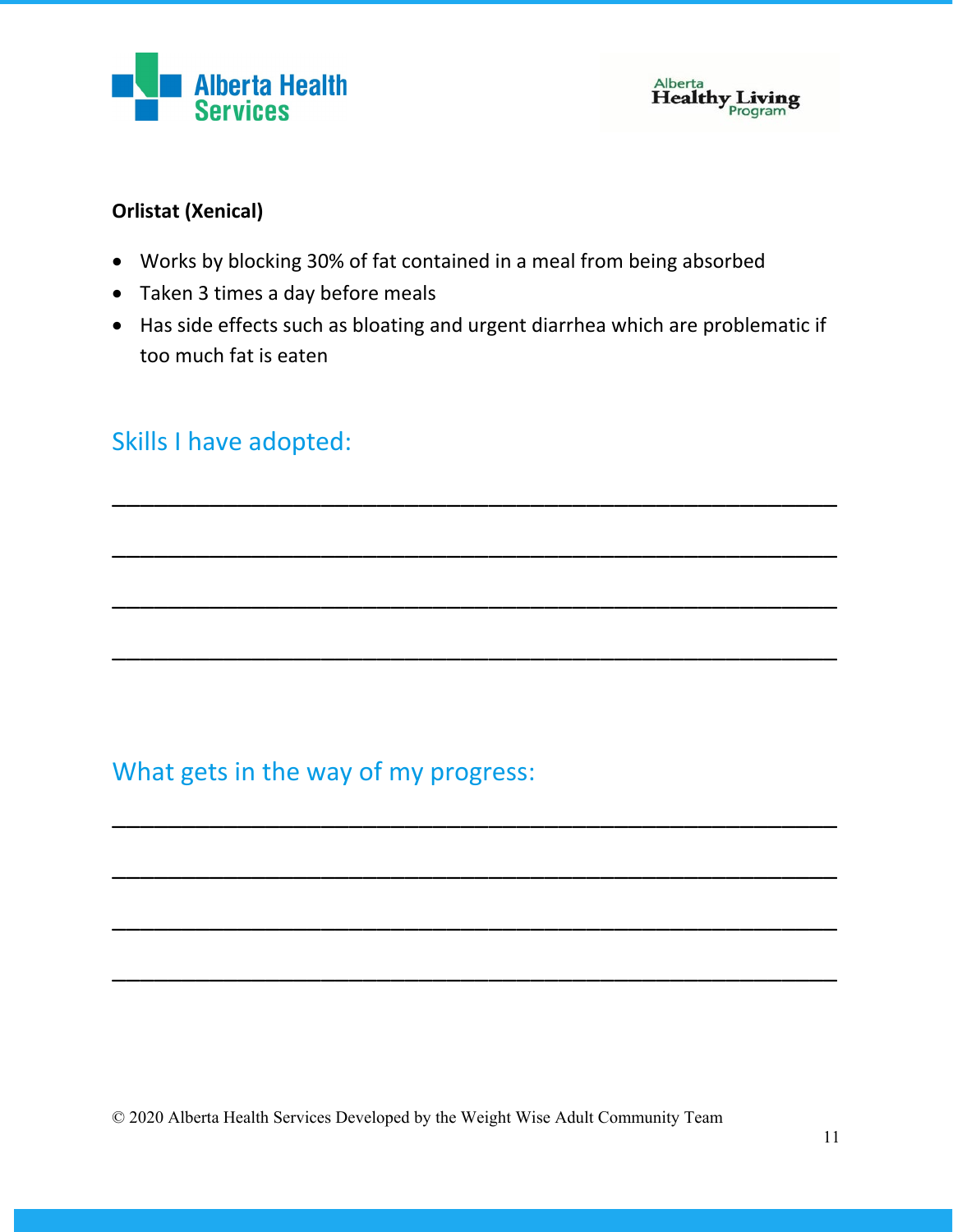



#### Moving Forward

When "life happens", we may need to shift our priorities from *moving forward* to *maintaining* the changes we have already made. When things ease up, we can return to moving forward, in small manageable steps.

What are you going to do, going forward, to *support your progress* toward **what** 

\_\_\_\_\_\_\_\_\_\_\_\_\_\_\_\_\_\_\_\_\_\_\_\_\_\_\_\_\_\_\_\_\_\_\_\_\_\_\_\_\_\_\_\_\_\_\_\_\_\_\_\_

\_\_\_\_\_\_\_\_\_\_\_\_\_\_\_\_\_\_\_\_\_\_\_\_\_\_\_\_\_\_\_\_\_\_\_\_\_\_\_\_\_\_\_\_\_\_\_\_\_\_\_\_

\_\_\_\_\_\_\_\_\_\_\_\_\_\_\_\_\_\_\_\_\_\_\_\_\_\_\_\_\_\_\_\_\_\_\_\_\_\_\_\_\_\_\_\_\_\_\_\_\_\_\_\_

\_\_\_\_\_\_\_\_\_\_\_\_\_\_\_\_\_\_\_\_\_\_\_\_\_\_\_\_\_\_\_\_\_\_\_\_\_\_\_\_\_\_\_\_\_\_\_\_\_\_\_\_

\_\_\_\_\_\_\_\_\_\_\_\_\_\_\_\_\_\_\_\_\_\_\_\_\_\_\_\_\_\_\_\_\_\_\_\_\_\_\_\_\_\_\_\_\_\_\_\_\_\_\_\_

\_\_\_\_\_\_\_\_\_\_\_\_\_\_\_\_\_\_\_\_\_\_\_\_\_\_\_\_\_\_\_\_\_\_\_\_\_\_\_\_\_\_\_\_\_\_\_\_\_\_\_\_

\_\_\_\_\_\_\_\_\_\_\_\_\_\_\_\_\_\_\_\_\_\_\_\_\_\_\_\_\_\_\_\_\_\_\_\_\_\_\_\_\_\_\_\_\_\_\_\_\_\_\_\_

\_\_\_\_\_\_\_\_\_\_\_\_\_\_\_\_\_\_\_\_\_\_\_\_\_\_\_\_\_\_\_\_\_\_\_\_\_\_\_\_\_\_\_\_\_\_\_\_\_\_\_\_

\_\_\_\_\_\_\_\_\_\_\_\_\_\_\_\_\_\_\_\_\_\_\_\_\_\_\_\_\_\_\_\_\_\_\_\_\_\_\_\_\_\_\_\_\_\_\_\_\_\_\_\_

**matters to you**?

**My SMART Goal:**

Where do I see myself in 3-6 months?

**Options I have to obtain support:**